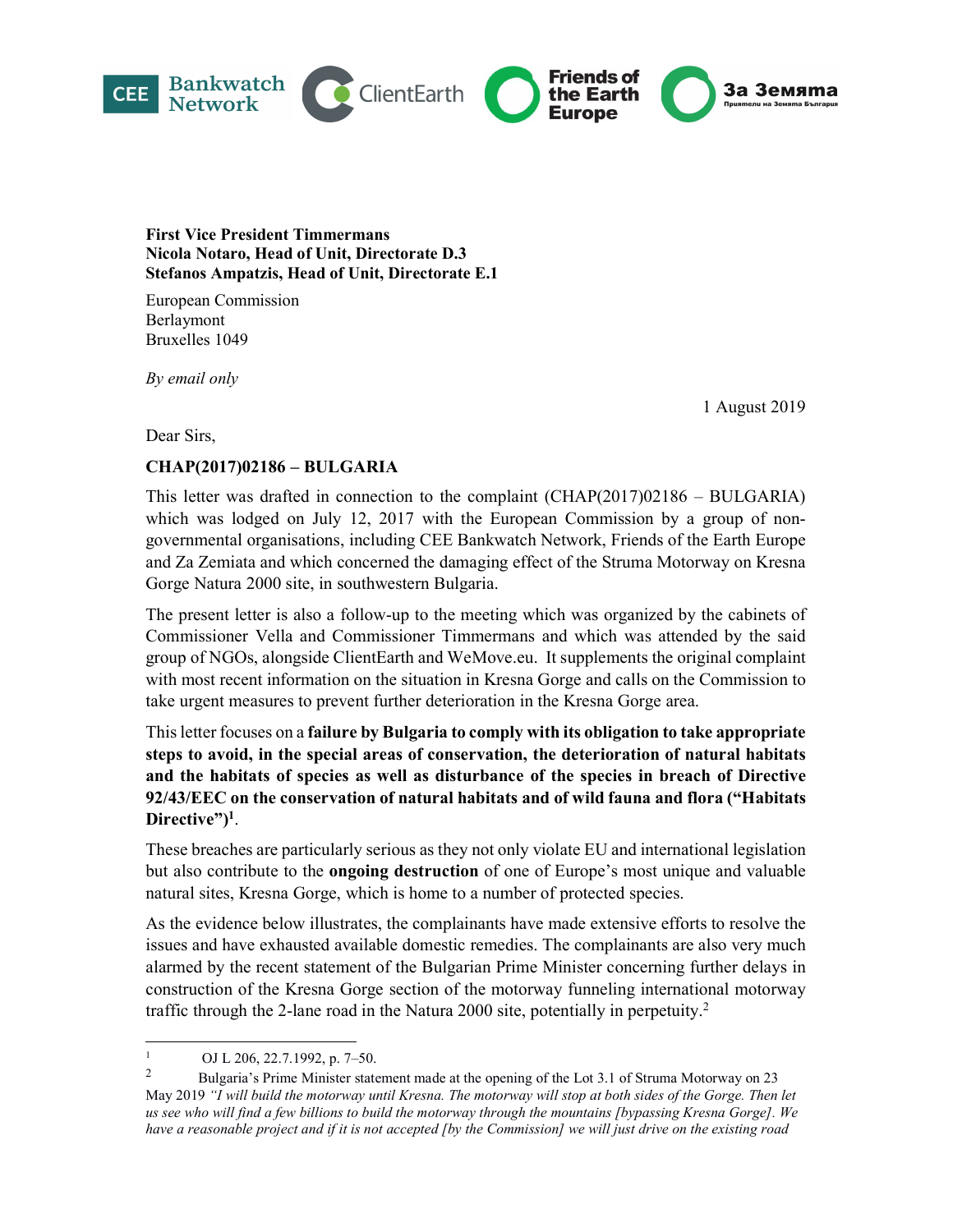This letter provides an overview of the legal framework (Section 1), the facts and procedure (Section 2) and a legal analysis of the breaches (Section 3). Along with the letter we are providing detailed evidence as follows:

- I. a summary of the results of the monitoring of animals killed by traffic at the existing E-79 international route in Kresna Gorge: comparison of the conservation status of Kresna Gorge Natura 2000 site before the start of the construction of the EU funded Struma Motorway (2003) and 2-3 years after the start of construction of Lots 1, 2 and 4 have advanced (2013-2014) (Annex I);
- II. a position paper of the National Museum of Natural History at the Bulgarian Academy of Sciences (Annex II).

#### 1. LEGAL FRAMEWORK

-

Directive 92/43/EEC on the conservation of natural habitats and of wild fauna and flora ("Habitats Directive") came into force on 10 June 1992.

Article 2 para 2 of the Habitats Directive stipulates that:

"2. The aim of this Directive shall be to contribute towards ensuring bio-diversity through the conservation of natural habitats and of wild fauna and flora in the European territory of the Member States to which the Treaty applies."

Article 6 para 2 of the Habitats Directive relate to the protection of Natura 2000 sites and requires that:

"2. Member States shall take appropriate steps to avoid, in the special areas of conservation, the deterioration of natural habitats and the habitats of species as well as disturbance of the species for which the areas have been designated, in so far as such disturbance could be significant in relation to the objectives of this Directive

Article 6 paras 3 and 4 of the Habitats Directive provides:

"3. Any plan or project not directly connected with or necessary to the management of the site but likely to have a significant effect thereon, either individually or in combination with other plans or projects, shall be subject to appropriate assessment of its implications for the site in view of the site's conservation objectives. In the light of the conclusions of the assessment of the implications for the site and subject to the provisions of paragraph 4, the competent national authorities shall agree to the plan or project only after having ascertained that it will not adversely affect the integrity of the site concerned and, if appropriate, after having obtained the opinion of the general public.

4. If, in spite of a negative assessment of the implications for the site and in the absence of alternative solutions, a plan or project must nevertheless be carried out for imperative reasons of overriding public interest, including those of a social or economic nature, the Member State shall take all compensatory measures necessary to

through the Kresna Gorge", available at: https://www.youtube.com/watch?v=7rjbQoIHHFQ [last accessed on 30.07.2019].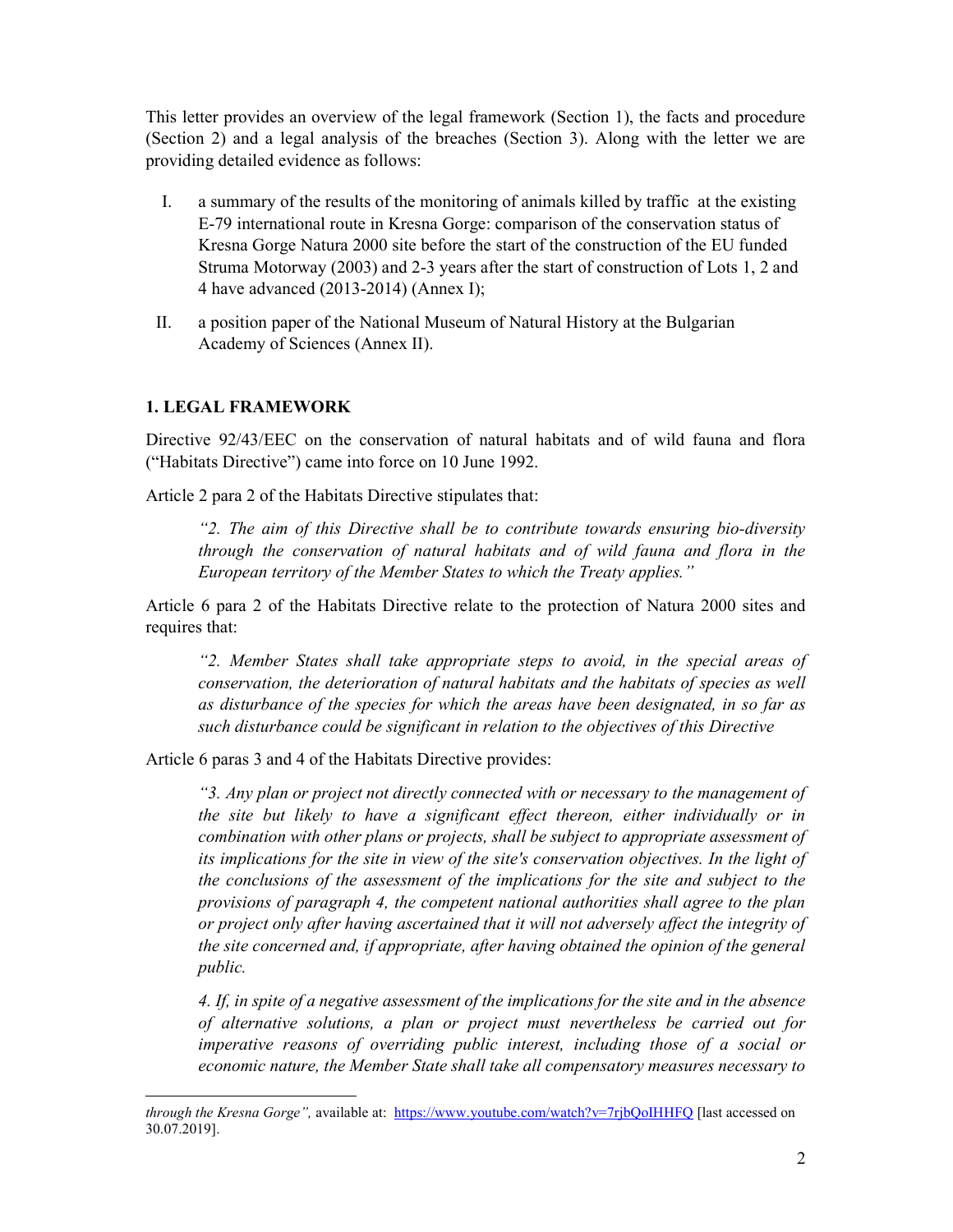ensure that the overall coherence of Natura 2000 is protected. It shall inform the Commission of the compensatory measures adopted."

Article 12 of the Habitats Directive provides:

"1. Member States shall take the requisite measures to establish a system of strict protection for the animal species listed in Annex IV  $(a)$  in their natural range, prohibiting:

(a) all forms of deliberate capture or killing of specimens of these species in the wild;

(b) deliberate disturbance of these species, particularly during the period of breeding, rearing, hibernation and migration;

 $[...]$ 

(d) deterioration or destruction of breeding sites or resting places.

 $[...]$ 

3. The prohibition referred to in paragraph 1 (a) and (b) and paragraph 2 shall apply to all stages of life of the animals to which this Article applies.

4. Member States shall establish a system to monitor the incidential capture and killing of the animal species listed in Annex IV (a). In the light of the information gathered, Member States shall take further research or conservation measures as required to ensure that incidental capture and killing does not have a significant negative impact on the species concerned."

#### Bulgarian law

Environmental Protection Act (Promulgated State Gazette No. 86/18.10.1991, SG No 76/2017)

Article 99 par. 7 of the Environmental Protection Act:

"Final are the decisions of the first-instance court of appeals against decisions of the Minister of Environment and Water on investment proposals, their extensions or amendments, which are defined as sites of national importance by an act of the Council of Ministers and are sites of strategic importance"

Biological Diversity Act (Amended, SG No. 88/2005, effective the date of entry into force of the Treaty of Accession to the European Union of the Republic of Bulgaria, SG No. 30/2006, SG No. 52/2007)

Article 31 of the Biological Diversity Act:

 $\lq$ (1) Any plans, programmes, projects and building-development proposals that are not directly related or necessary for the management of the special areas of conservation and that, either individually or in interaction with other plans, programmes, projects or building-development proposals, are likely to have a significant negative impact on the special areas of conservation, shall be assessed as to the compatibility thereof with the protection purposes of the relevant special area of conservation.

 $\sqrt{}}$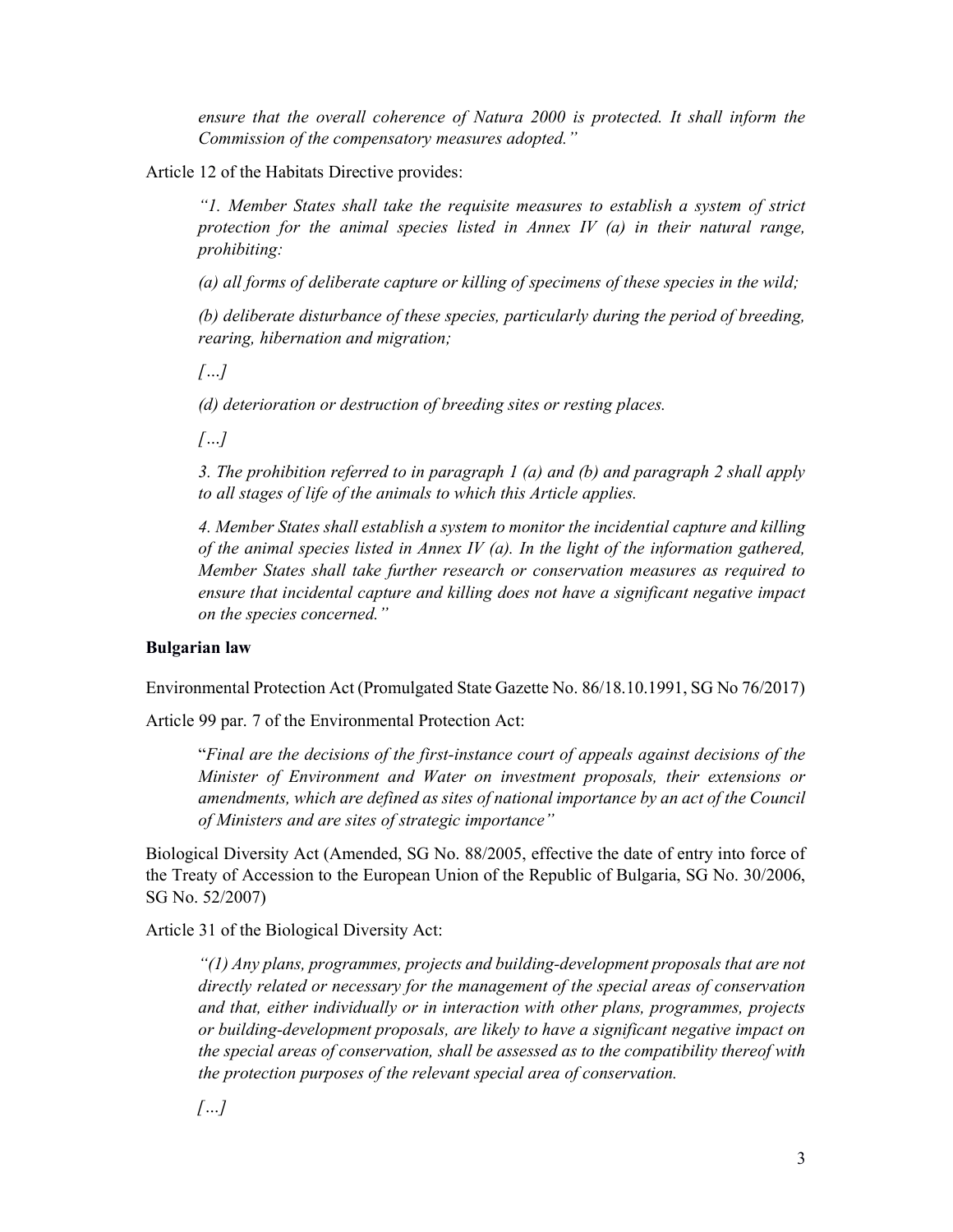(4) In respect of any plans, programmes, and building-development proposals falling within the scope of the Environmental Protection Act, the assessment provided for in Paragraph (1) shall be carried out through the environmental assessment procedure, or through the environmental impact assessment procedure respectively, in pursuance of the Environmental Protection Act and in observance of the special provisions of this Act and the ordinance provided for in Article 31a.

(5) Outside the cases falling under Paragraph (4), the assessment provided for in Paragraph (1) in respect of any plans, projects, and building-development proposals shall be carried out through the procedure laid down in the ordinance provided for in Article 31a.

(6) In the cases falling under Paragraph (4), while carrying out the mandatory environmental assessment or environmental impact assessment, as well as while deciding on the necessity of an environmental assessment or an environmental impact assessment to be carried out in accordance with the Environmental Protection Act, and where it finds that the plan, programme, or building-development proposal is not likely to have a significant negative impact on the relevant special area of conservation, the competent authority shall take into account these findings while delivering the decision required under Chapter Six of the Environmental Protection Act.

( 7) (Supplemented, SG No. 62/2010, effective 30.09.2010) In the cases falling under Paragraph (5), where it finds that the plan, programme, project, or buildingdevelopment proposal is not likely to have a significant negative impact on the relevant special area of conservation, the competent authority shall endorse it with a decision, and it may set specific conditions, requirements and measures for protecting the special area of conservation during the implementation of the plan, programme, project, or building-development proposal.

(8) In the cases falling under Paragraph (4), while deciding on the necessity of an environmental assessment or an environmental impact assessment to be carried out in accordance with the Environmental Protection Act, and where it finds that the plan, programme, or building-development proposal is likely to have a significant negative impact on the relevant special area of conservation, the competent authority shall deliver a decision for an environmental assessment or an environmental impact assessment to be carried out.

(9) In the cases falling under Paragraph (8) and where an environmental assessment or an environmental impact assessment should mandatorily be carried out in respect of the plan, programme or building-development proposal and the competent authority finds that these are likely to have a significant negative impact on any special area of conservation, an evaluation of the extent of impact of the plan, programme, or buildingdevelopment proposal on natural habitats or on habitats of species subject to protection within the relevant special area of conservation shall be included in the environmental assessment or the environmental impact assessment.

(10) In the cases falling under Paragraph (5), where it finds that the plan, programme, project, or building-development proposal is likely to have a significant negative impact on the relevant special area of conservation, the competent authority shall deliver a decision for an evaluation of the extent of impact of the plan, programme, project, or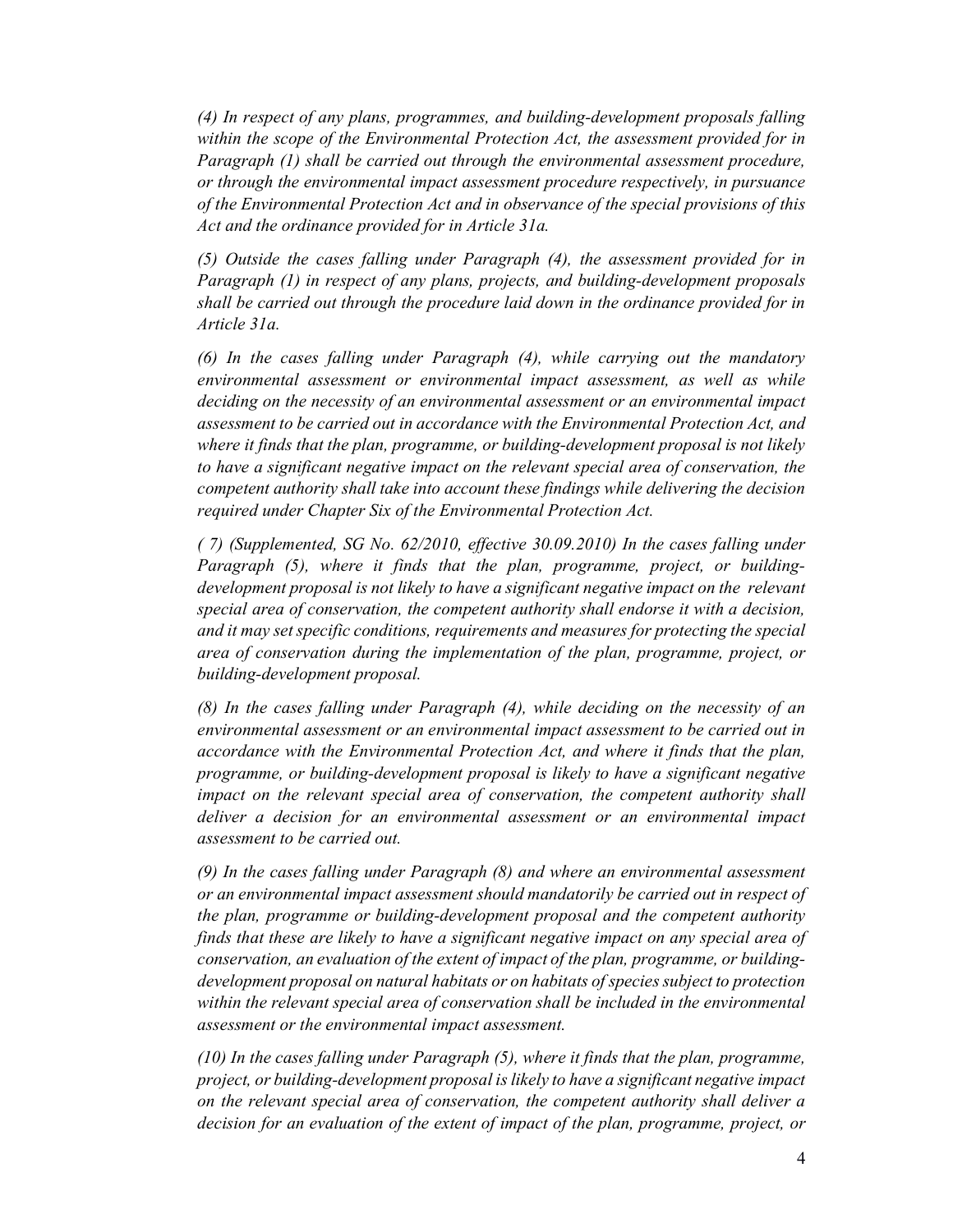building-development proposal on natural habitats or on habitats of species subject to protection within the relevant special area of conservation to be carried out.

(11) The evaluation provided for in Paragraph (10) shall be finalised by a decision of the Minister of Environment and Water or of the Director of the relevant Regional Inspectorate of Environment and Water. If, within a period of five years reckoned from the date of issue of the decision, the contracting authority does not undertake any activities on implementing the building-development proposal or project or approving the plan or programme, the decision provided for in Item 1 of Paragraph (12) shall automatically be cancelled.

 $(12)$  With the decision provided for in Paragraph  $(11)$  the relevant competent authority shall:

1. endorse the plan, programme, project or building-development proposal referred to in Paragraph (5) and set specific conditions, requirement and measures for protecting the special area of conservation in the course of implementation of the plan, programme, project, or building-development proposal;

 $[...]$ "

Article 32 of the Biological Diversity Act:

"(1) The competent authority shall endorse under Item 1 of Article 31 (12) any plan, programme, project, or building- development proposal only where the findings of the evaluation provided for in Article 31 (10) are to the effect that the subject of protection within the special area of conservation will not be adversely affected to a considerable extent.

(2) The extent of damage referred to in Paragraph (1) shall be evaluated at least as a ratio between the area of habitats subject to protection that is to be affected and the area thereof within the relevant special area of conservation and within the overall network ofspecial areas of conservation.

(3) The requirements of Paragraphs (1) and (2) shall also apply to the cases where the assessment provided for in Article 31 (1) is carried out through environmental assessment and/or environmental impact assessment in pursuance of the Environmental Protection Act."

Article 33 of the Biological Diversity Act:

"(1) A derogation from the provision of Article 32 (1) herein shall be admissible solely by reasons of overriding public interest and in the absence of an alternative solution.

(2) If the special area of conservation hosts a priority natural habitat type and/or a habitat of a priority species, the only considerations which may be raised for making the exception referred to in Paragraph (1) are those relating to human health or public safety, or to beneficial consequences for the environment, and where there are no such considerations, a derogation pursuant to Paragraph (1) may be granted only upon receipt of a positive opinion from the European Commission."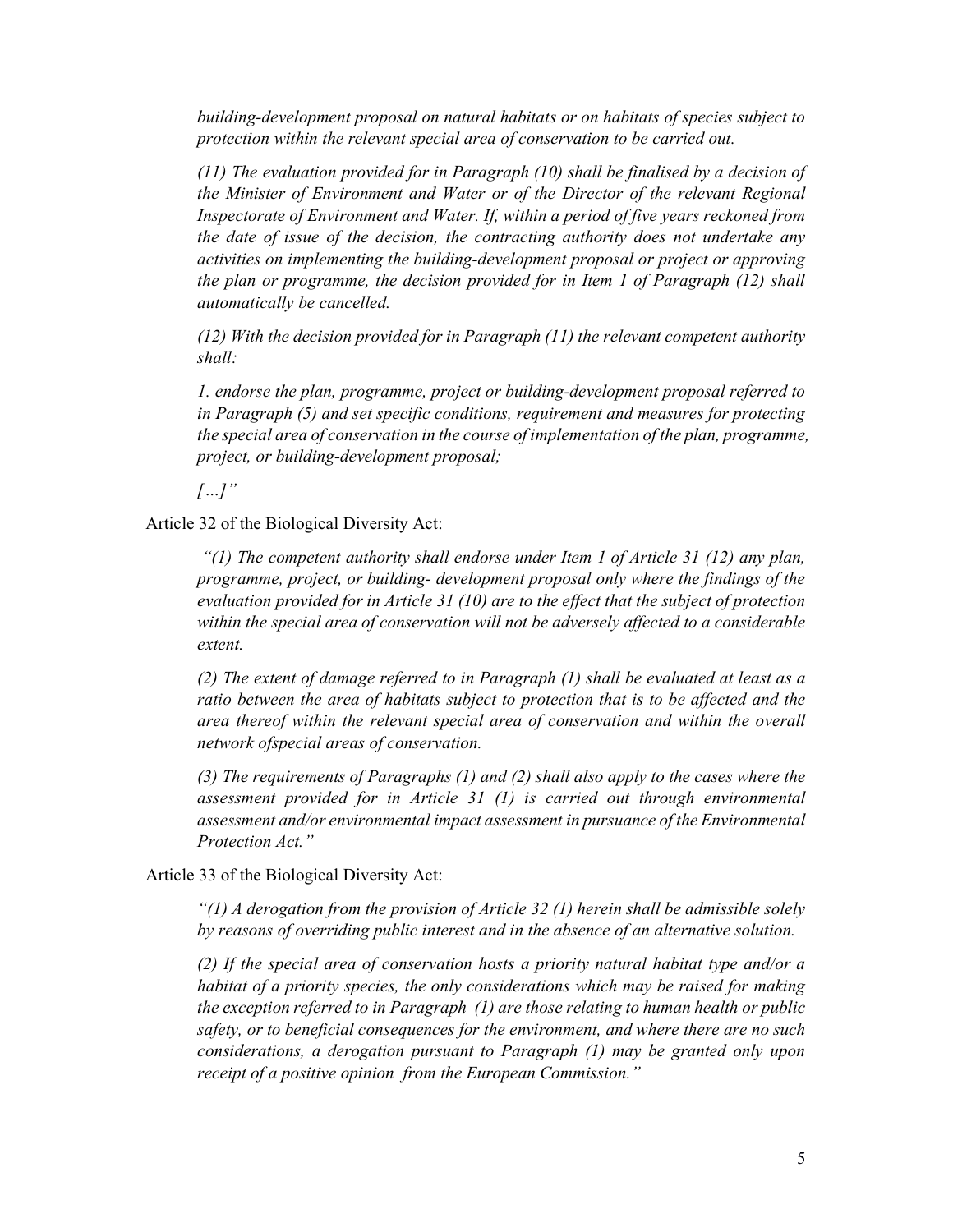## 2. FACTS AND PROCEDURE

-

Kresna Gorge is situated in south-west Bulgaria. The narrow and fragile ravine is only 17 km long but extremely rich in terms of animal and plant diversity.

Kresna Gorge is part of the Natura 2000 network. It is a nature site and protected haven for some of the EU's most threatened species and habitats. It is home to hundreds of rare and threatened animal, insect and plant species which have used the Gorge as a refuge and a biocorridor for many hundreds of years. Among others, it hosts 35 EU protected habitats and 92 EU protected species including the European wolf and brown bear, designated by EU law as requiring strict protection. The site is unique for its location on the border between Mediterranean and continental climatic zones and its functional use for seasonal and multiannual migration of species included in Annex II of the Habitats Directive (such as: Testudo graeca, Eurotestudo hermanni, Rhinolophus ferrumequinum, Rhinolophus euryale, Rhinolophus hipposideros, Myotis emarginatus and Elaphe quatorlineata, Zamenis situla). The Natura 2000 site is therefore key to the coherence and integrity of the entire Natura 2000 network in Bulgaria and Europe. The Gorge has the highest concentration of biodiversity in Bulgaria, and one of the highest in Europe. It is also an area where local people have the potential to develop tourism and sustainable agriculture.

Unfortunately, Kresna Gorge is located in a strategic position, from the point of view of the construction of the Struma Motorway - a fast international road connection (Trans-European Corridor 4) aimed at improving the road network in Southeastern Europe. The motorway aims to strengthen links between the main cities in the region as well as between ports on the Mediterranean, Ionian, Aegean and Black Seas and the heart of the EU.

The Bulgarian government has been planning the construction of the Struma Motorway since early 2000s. The initial route of the motorway was supposed to go directly through the Kresna Gorge, a Natura 2000 site, and the town of Kresna.

In 2002, an alternative routing plan was designed by independent engineers. It was supposed to pass outside the Gorge and avoid inhabited areas, arable lands, the most precious natural habitats and biological corridors, and the mineral springs in the region.

After intervention of the European Commission and the Standing Committee of the Bern Convention, the Bulgarian government initiated a new Environmental Impact Assessment (EIA) in 2006 to ensure that all proposed variants for the motorway were properly studied.

In 2008, as a result of the final EIA, locals, road authorities, non-governmental organisations relevant ministries, the European Commission and Bern Convention Standing Committee agreed on a concrete route for the motorway outside of the Kresna Gorge routing the road via a tunnel. The 2007 Appropriate Assessment (AA) report concluded that main mitigation measure to avoiding negative impact on the Natura 2000 site is the construction of Kresna Gorge section (i.e. outside the Gorge) with priority. The attached comparative analyses (see: Annex I) show that already in 2004 the international 2-lane road through Kresna Gorge was causing adverse impact on Natura 2000 site<sup>3</sup>.

<sup>&</sup>lt;sup>3</sup> See also: I. B., Bekker, G.J., Cuperus, R., Dufek, J., Fry, G., Hicks, C., Hlavac, V., Keller, V. B., Rosell, C., Sangwine, T., Torslov, N., Wandall, B. le Maire, (Eds.), Wildlife and Traffic: A European Handbook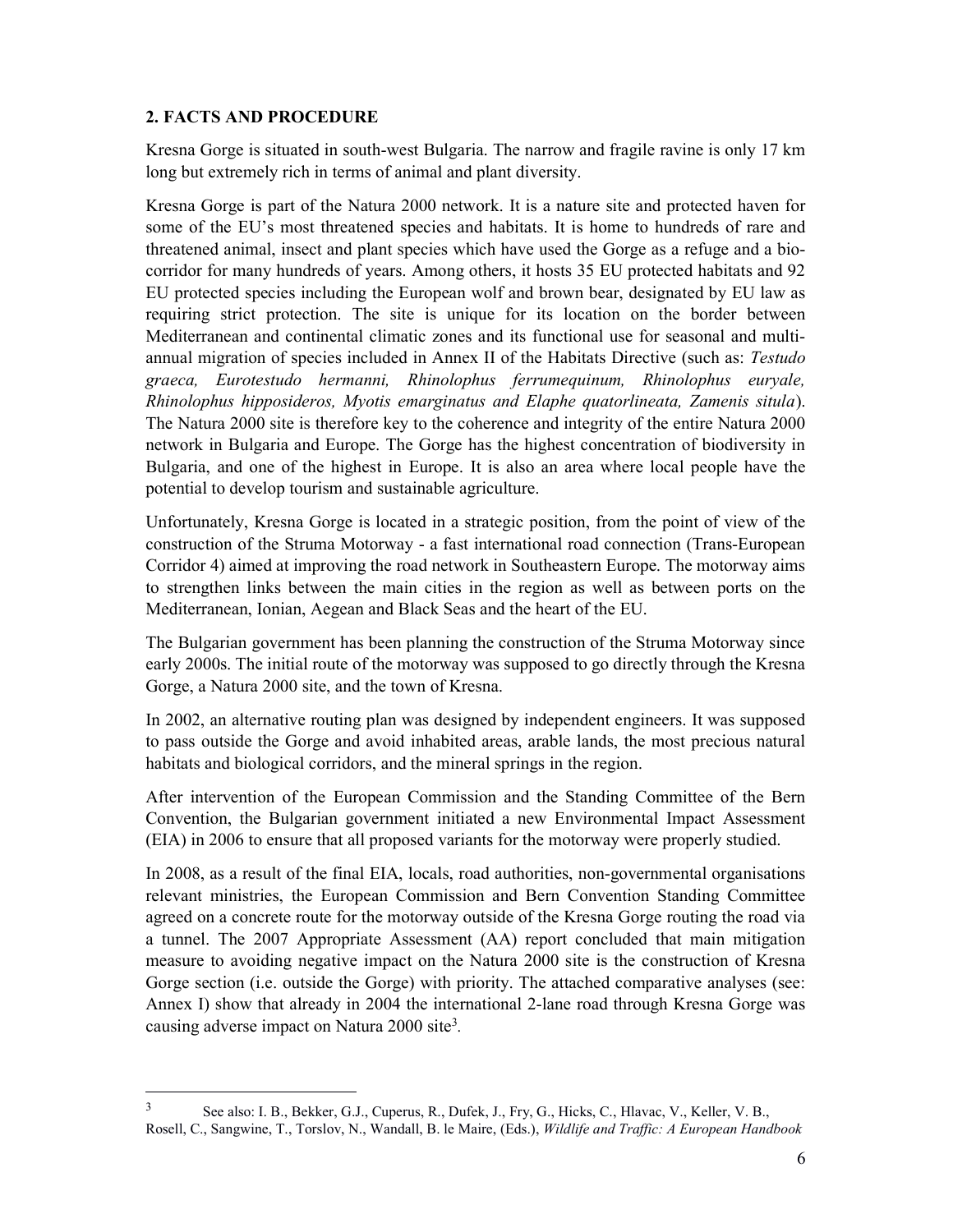The Struma Motorway construction started in 2011 from Lot 1 of the Motorway which was technically more advanced and the European Commission made it conditional that the funding for the rest of the Struma Motorway ('Lots 2' and 'Lot 4') will be provided only once the design and construction of the EIA 2008-preferred tunnel through Kresna Gorge will be implemented. But this plan was abandoned in 2014 under the pressure of construction companies. Consequently the Bulgarian government reopened the discussion on alternative routes for the Kresna Gorge section and on 19 October 2017 the government decided that it will construct the last remaining segment ('Lot 3') of the European highway along its preferred route: traffic will flow in one direction down the length of the Gorge with an opposite flow of traffic outside of the Gorge ('G10.5' plan). In the meantime, the construction of the other sections of the motorway led to increased traffic within the Kresna Gorge.

Importantly, the decision favouring the 'G10,5 Eastern' alternative violates the EIA/AA outcome of 2008 without presenting adequate new evidence which would justify such a change.

In 2017 and 2018 the Bulgarian government and parliament changed laws and rules restricting democratic civil rights in the country to allow special 'fast-track approval' of strategic projects like the Struma Motorway. The proceedings concerning projects of 'strategic importance' are decided now in the first instance and the complainants are not entitled to bring an appeal. It is now impossible to challenge this type of activity.

In response to the effects of the Struma Motorway construction in the Kresna Gorge, on July 12, 2017, a group of non-governmental organisations, including CEE Bankwatch Network, Friends of the Earth Europe and Za Zemiata, submitted a complaint to the European Commission, informing it about the damaging effect of the project. Since then, the above organisations have regularly informed the Commission on the situation in Kresna Gorge and asked for action to be taken.

In November 2018 the Bulgarian authorities have opened a public tender for section 3.2 – northbound route, passing on the eastern side of the Gorge.

In reply to the submissions from the NGOs who brought the 2017 complaint, the Commission invited them to a meeting that was attended by representatives of the cabinet of Commissioner Vella and Commissioner Timmermans. The meeting took place on May 7, 2019.

The present letter is a follow-up to this meeting and to other actions undertaken by the said group of NGOs. It supplements the original complaint with most recent information on the situation in Kresna Gorge. It also calls on the Commission to act urgently in respect of the ongoing breach of the Habitats Directive being caused in the Gorge.

#### 2. LEGAL ANALYSIS

-

This letter concerns a failure by Bulgaria to provide for compliance with Article 6(2) of the Habitats Directive as Bulgarian authorities allow for an ongoing violation of this Directive in Kresna Gorge by advancing construction of the motorway routed to either end of the Gorge and, therefore, increasing transit and trans-national traffic.

for Identifying Conflicts and Designing Solutions. COST 341, Habitat Fragmentation due to Transportation Infrastructure, 2003, p. 5 (table 3.1) and p. 6 (fig. 3.6).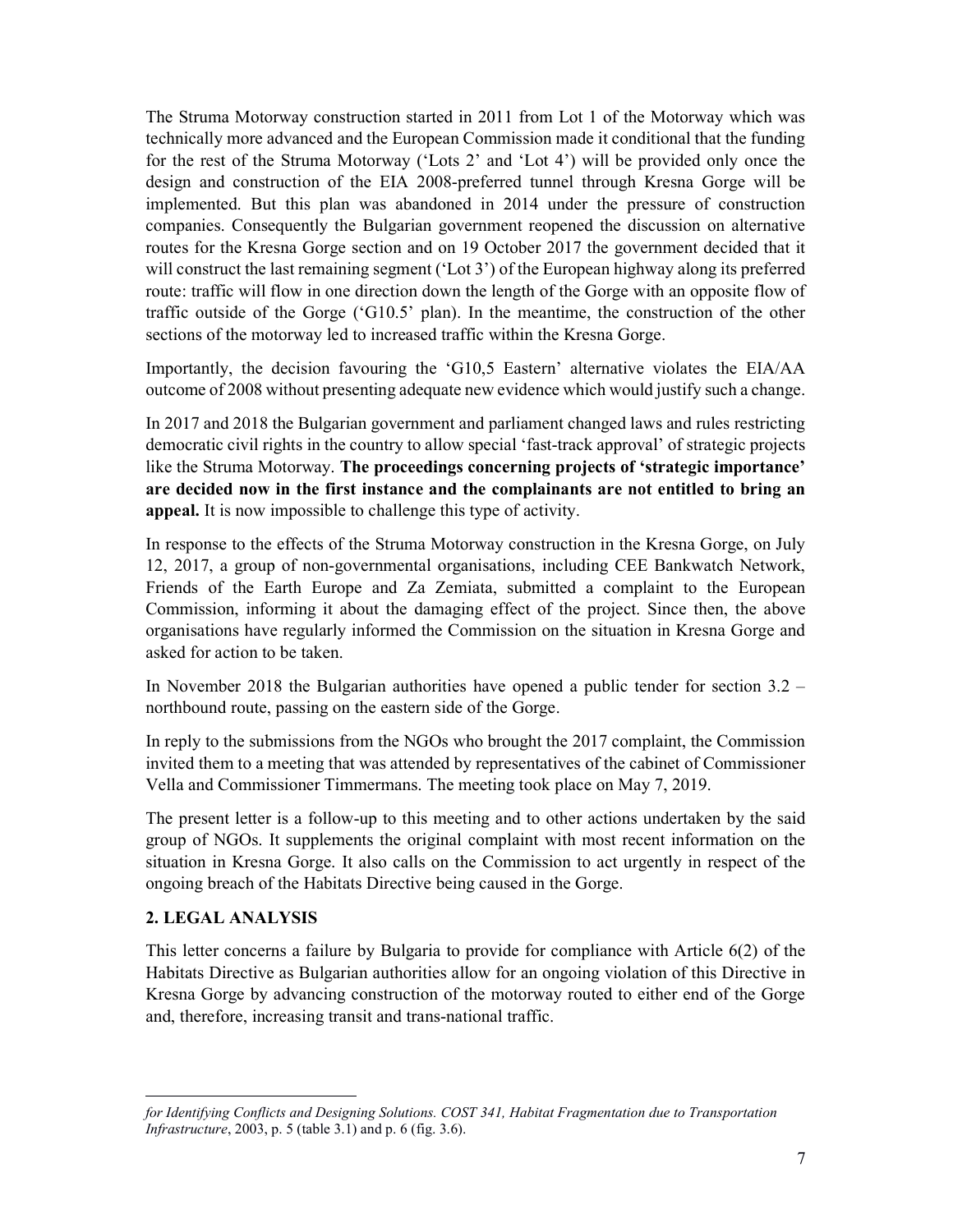## Breach of Article 6(2) of the Habitats Directive –continuation of adverse impact of G10,5 and no opportunity for habitats restoration

Article 6(2) of the Habitats Directive requires Member States to take two types of preventive action, that is, to avoid the deterioration of natural habitats and the habitats of species as well as disturbance of the species.

In Kresna Gorge only very limited initiatives, such as building small barriers between the road and the nature sites have taken place, with limited impact. Meanwhile, the traffic continuously contributes to deterioration of the habitats through air pollution, noise, dust, and water runoff. Moreover, there is a serious problem with a rapid increase of road killings connected to the increase in road traffic – which has eliminated, disturbed, and affected the populations of species for which these areas have been designated. The monitoring activities already in 2003- 2004 showed adverse impact on protected species caused by daily traffic (4,500 vehicles/day). In the years following, due especially due to the construction of the other sections of the Struma Motorway, the traffic in the Gorge has doubled. Monitoring carried out in 2013-2014 showed a significant decrease of the species killed on the road: this is explained by significant deterioration or abandonment of key habitats along the bottom of the valley where the road is situated. The overall impact is significant deterioration of the conservation status of the protected species and especially the ones that were key for the designation of the protected area.

The road traffic bisects the daily migrations that animals constantly make across the Gorge to reach the river and habitats on the slopes. The increase in traffic is clearly visible: in 2003 there were around 4,000-4,500 vehicles per day while in 2013-2014 this number raised to almost 8,500 vehicles per day. As was already emphasised in the supplementary information sent to the Commission on November  $15<sup>th</sup>$ , 2017 to complement the original complaint, any increase in traffic going beyond the levels of 2003-2004 may exceed the thresholds of the adaptation of populations and lead to their full extinction. As it was also stressed in the 2008 EIA/AA report the option to maintain the current road for international traffic (the so called 'zero alternative') should be deemed not in compliance with the EU Habitats Directive because of the detrimental impacts on the protected biodiversity and habitats that could not be mitigated.

The traffic in the Gorge has been found to have led to a significant disturbance to a number of species listed in annexes to the Habitats Directive, including reptiles from Annex II and Annex IV to the Directive, such as: Elaphe situla, Elaphe quatuorlineata (currently in danger of extinction), *Testudo hermanni*, *Testudo graeca*. For the above reptiles there has been a 2-3 times decrease in relative abundance of their populations. This adverse effect has also taken toll on bat species included in Annex II to the Directive: Barbastella barbastellus, Myotis bechsteini, Myotis emarginatus, Rhinolophus Euryale and Rhinolophus hipposideros (see: Annex II). For these bat species there has been a 13-fold decrease in relative abundance of the populations in Kresna Gorge as a consequence of road mortality. These are only a few examples and the actual list of affected species is longer (see: Annex I).

It should be noted that the Habitats Directive distinguishes between two main pillars of protection: 1<sup>st</sup> pillar targeting conservation of habitats of species (Annex II to the Directive includes a list of species for whom special areas of conservation should be designated) and 2nd pillar establishing a system of strict protection (Annex IV lists species under this protection). All the above reptile species are protected under Annexes II and IV which means that protection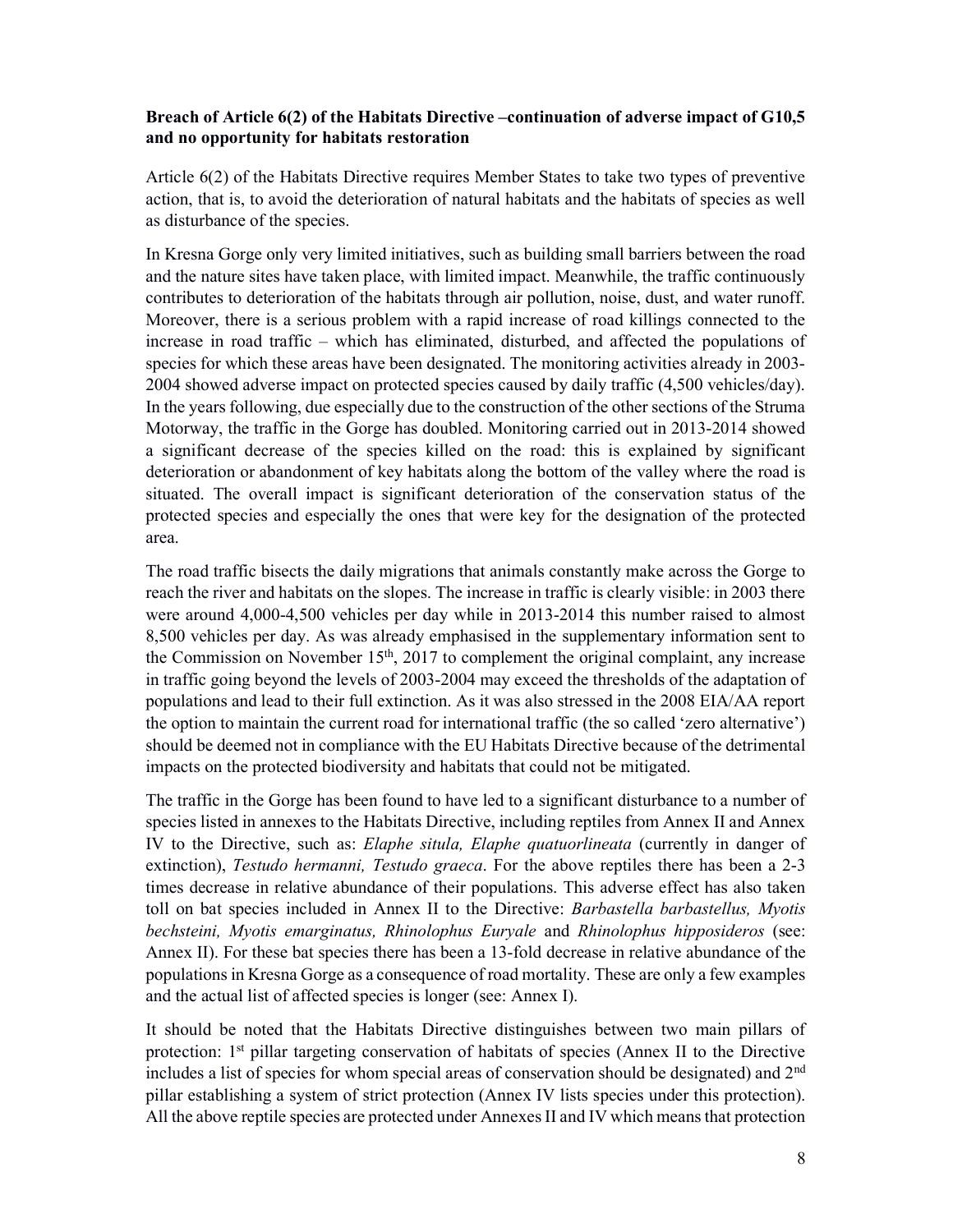extends both to their habitat and to the species itself. There is, therefore, also a failure to provide a system of strict protection by Bulgaria. As to the bat species, they are protected under Annex II which requires SACs to be designed for these species. Their protection ought to be, therefore, very strong.

It needs to be noted that Article 6(2) of the Habitats Directive has the precautionary and prevention principles as its starting point. It puts emphasis on the anticipatory nature of the measures to avoid deterioration of natural habitats and the habitats of species. According to the Commission's Interpretation Guide to Article 6 of the Habitats Directive: 'It is not acceptable to wait until deterioration or disturbances occur before taking measures.<sup>4</sup> Unfortunately, the situation in Kresna Gorge is deteriorating quickly and damage is already visible. It is therefore imperative that action to halt this degradation is taken immediately. If the current situation continues or worsens with further increases in traffic intensity, the level of deterioration could be irreversible. This would also be contrary to the preventive aim of the provision of Article 6(2) of the Habitats Directive.

It has been established in CJEU case-law that, under the Habitats Directive, Member States must take appropriate protective measures to preserve the characteristics of sites which host priority natural habitat types and/or priority species.<sup>5</sup> This means that Member States cannot authorise interventions where there is a risk that the ecological characteristics of those sites will be seriously compromised as a result. Particularly, where there is a risk that intervention of a particular kind may bring about the extinction of priority species present on the sites concerned.<sup>6</sup> The CJEU stated that: "[it] is required by Article  $6(2)$  of the Directive, that all natural habitats and habitats of species found within SACs [special areas of conservation] are protected against acts liable to deteriorate them."<sup>7</sup> The importance of this provision of the Habitats Directive has been also emphasised in CJEU's case-law regarding the protective status of Special Protection Areas (SPAs) introduced in the Birds Directive: "[...] by virtue of Article 6(2) of the Habitats Directive, the protective legal status of SPAs must guarantee the avoidance therein of the deterioration of natural habitats and the habitats of species as well as significant disturbance of the species for which those areas have been classified." $\delta$  The reference to the Article 6(2) provision in case-law regarding the Birds Directive only underlines its general systemic importance in protection of species and habitats. Unfortunately, it appears that, in the case of Kresna Gorge, the protective legal status of SACs is disregarded and does not fulfil its primary role.

As indicated by the CJEU, a breach of Article 6(2) may be found where deterioration of a habitat or disturbance of the species for which the area in question was designated has been established.<sup>9</sup> Such deterioration and disturbance have happened and are still taking place in Kresna Gorge.

-

<sup>4</sup>European Commission notice "Managing Natura 2000 sites The provisions of Article 6 of the 'Habitats' Directive 92/43/EEC", C(2018) 7621 final, 21.11.2018, p. 26, par. 2.6.

<sup>5</sup>See: Case C-404/09 European Commission v Kingdom of Spain. ECLI:EU:C:2011:768, par. 163.

See: Case C-244/05 Bund Naturschutz in Bayern eV and Others v Freistaat Bayern.

ECLI:EU:C:2006:579, par. 46. See also: Case C-404/09 European Commission v. Spain ECLI:EU:C:2011:768, par. 163.

<sup>&</sup>lt;sup>7</sup> Case C-75/01 Commission v Luxembourg. ECLI:EU:C:2003:95, par. 42.<br><sup>8</sup> Case C 404/09 European Commission v Spain ECLI:EU:C:2011:768, pa

<sup>&</sup>lt;sup>8</sup> Case C-404/09 *European Commission v. Spain* ECLI:EU:C:2011:768, par. 127.<br><sup>9</sup> Hidam par. 121

Ibidem, par. 121.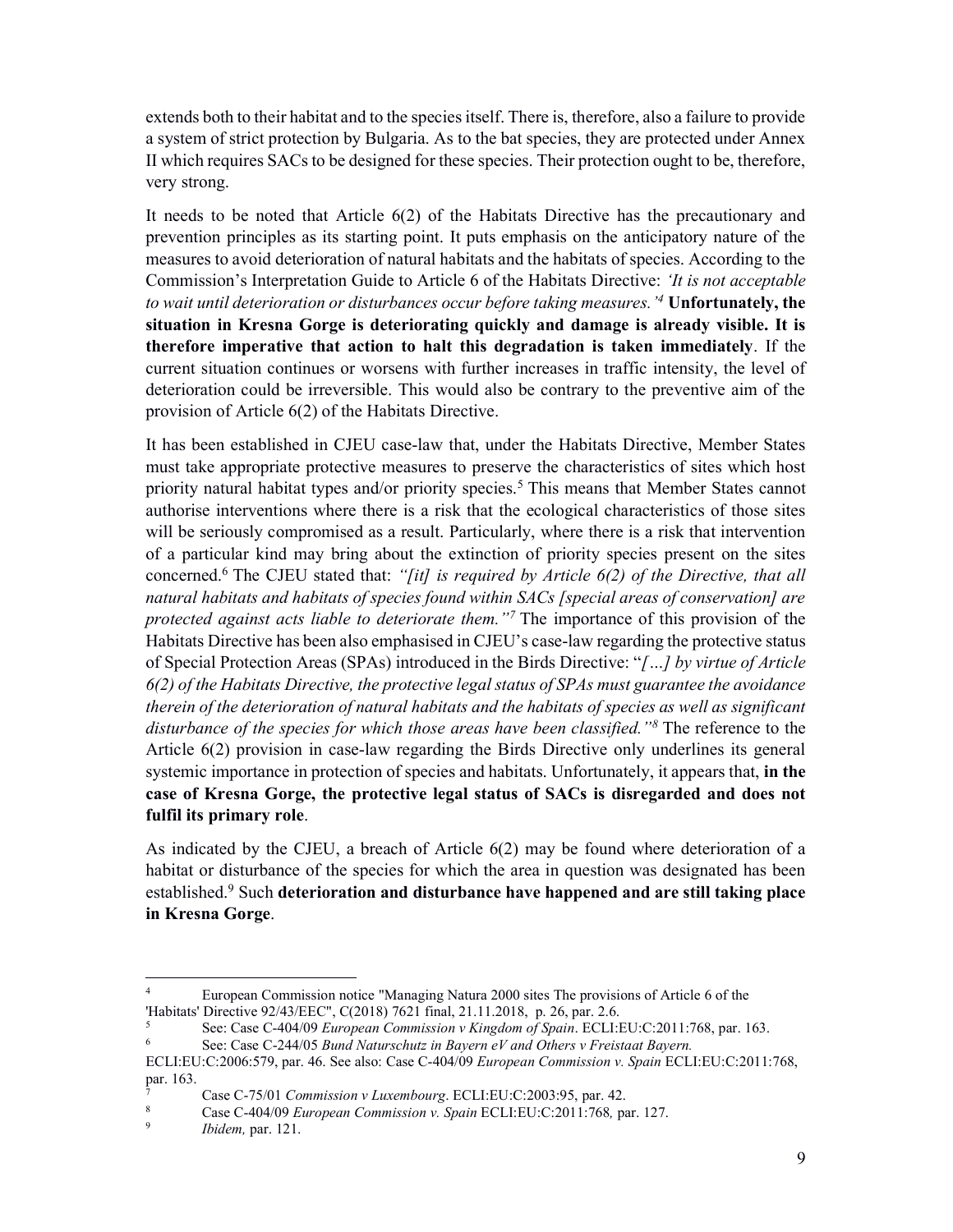Moreover, it appears that there is also a violation of the Article 12(1) of the Habitats Directive requiring Member States to establish a system of strict protection for the animal species listed in Annex IV(a) in their natural range prohibiting, among others, deterioration or destruction of breeding sites or resting places. As indicated in the CJEU's jurisprudence, the transposition of that provision requires the Member States not only to adopt a comprehensive legislative framework but also to implement concrete and specific protection measures.<sup>10</sup> Consequently, a collection of legal instruments does not constitute a comprehensive legislative and regulatory framework when those instruments do not prevent breaches of the Article 12 of the Directive.<sup>11</sup> In the present case, it appears that the protection required by the strict protection framework is non-existent as the authorities continue to progress construction of the motorway up to both ends of the Natura 2000 area and to route increased traffic into the site even though they are aware that Kresna Gorge is a site of strict protection of species from Annex IV to the Habitats Directive.

The complainants have sought repeatedly to limit the damage in the area through campaigns, which date back to 1997. In 2002, on behalf of Save the Kresna Gorge coalition, an alternative route was designed on the eastern side by independent engineers proving possible alternative there.<sup>12</sup> As a result of NGO campaigning, letters and information submitted to the European Commission and the Bern Convention, a case file was opened by the Standing Committee of the Bern Convention<sup>13</sup> and in 2008, the EIA decision concluded an alternative bypassing the Gorge via a long tunnel. This alternative, accepted by all relevant Bulgarian and European authorities, was unfortunately annulled by the 2017 EIA decision.<sup>14</sup>

It is not possible in Bulgarian law to initiate a judicial review procedure, if activities and construction works are carried out without an EIA and/or an Article 6(3) of Habitats Directive decision, or in violation of such a decision - i.e. the EIA and Article 6(3) decisions are not enforceable and omissions of authorities to implement the EIA and Habitats directives are not subject to judicial control. Therefore, national remedies are not available to resolve the ongoing deterioration under Article 6(2) or failure to provide a system of strict protection under Article 12.

The case described above demonstrates that there is a failure by Bulgaria to comply with its obligation to take appropriate steps to avoid, in the special areas of conservation, the deterioration of natural habitats and the habitats of species as well as disturbance of the species for which the areas have been designated under Article 6(2) of the Habitats Directive as well as for the species under the strict protection regime under Article 12 of the Habitats Directive.

https://books.google.bg/books?id=-

-

<sup>&</sup>lt;sup>10</sup>See: Case C-340/10 Commission v Cyprus. EU:C:2012:143, par. 60.

<sup>&</sup>lt;sup>11</sup> See: Case C-504/14 Commission v. Hellenic Republic. ECLI:EU:C:2016:847, par. 141.<br>CEE Bankwatch Network video on the history of the Kresna gorge cannaign until 2010

<sup>12</sup> CEE Bankwatch Network video on the history of the Kresna gorge campaign until 2010. https://www.youtube.com/watch?v=ZbSOauC6quw

<sup>13</sup> Texts Adopted by the Standing Committee of the Convention on the conservation of European Wildlife and Natural Habitats 2001-2004, Nature and Environment 142, p. 45-47.

Zzw45g6UGsC&pg=PA45&lpg=PA45&dq=standing+committee+kresna+gorge+recommendation+98&source= bl&ots=0zl8h8Bu1M&sig=ACfU3U3l1gBph4xekj8\_456MmAt86YiTag&hl=en&sa=X&ved=2ahUKEwjUvMv Z7NnjAhWKw6YKHdf7AccQ6AEwBnoECAkQAQ#v=onepage&q=standing%20committee%20kresna%20go rge%20recommendation%2098&f=false

<sup>14</sup> CONVENTION ON THE CONSERVATION OF EUROPEAN WILDLIFE AND NATURAL HABITATS, 39<sup>th</sup> meeting, Strasbourg, 3-6 December 2019, Follow-up of Recommendation No. 98 (2002) on the project to build a motorway through the Kresna Gorge, Report by NGOs, 1 March 2019, https://rm.coe.int/possible-file-follow-up-of-recommendation-no-98-2002-on-the-project-to/1680933f07.